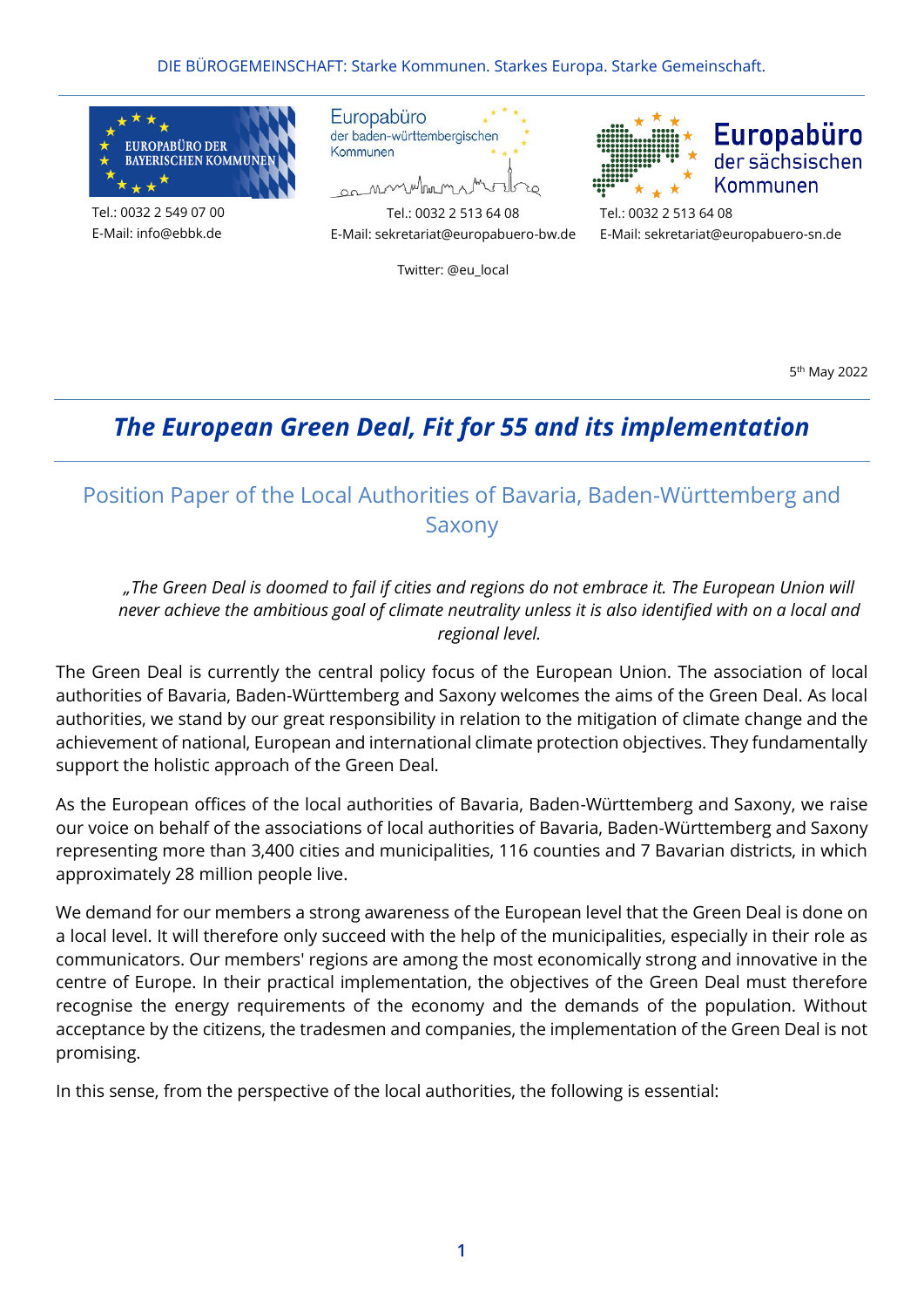#### **The Green Deal - it will not work without the municipalities**

- Institutional cooperation with the municipalities to gain the acceptance of the energy **transition:** Without local acceptance, the energy transition will not succeed. The municipalities are the point of contact for the citizens and thus have a decisive influence. For the municipal decision-makers to be able to vouch for the measures, they must be oriented towards the regionspecific aims, and involve the local citizens. The measures must be conducive with the existing social fabric, the economic development, the safeguarding of wealth and the industrial creation of profits. This requires openness to technology and solutions that are viable in market economies. To ensure all this, we call for institutional cooperation and a much stronger coordination with the local level.
- **The diversity of municipal initiatives should be appreciated and not hindered:** Already there is a wide variety of the exemplary commitment of municipalities in climate protection. This diversity of measures to achieve the goals should be recognised and encouraged. In accordance with this, flexible tools and sufficient financial resources are needed in order to meet regional requirements with solutions that are as customised to their needs as possible. We are critical of the introduction of new and mandatory green procurement criteria. Instead, adequate financial support could effectively contribute to the targeted expansion of the already existing exemplary character of municipalities in climate protection. Whether this is achieved through elements of green procurement or in a better way through other measures should be a decision left to the municipal decision-makers. This will lay the necessary foundation for acceptance of this necessary change, for example in the sense of the "buy local" principle through regional marketing flows. In this context, it must be possible to give preference to local markets for procurement in accordance with EU-law in order to support energy efficiency. In view of timesensitive investments, state aid law must be revised in favour of climate protection; corresponding investments must be categorically regarded as compliant with state aid and thus be exempted from notification requirement.
- **Encourage, don't force, the role of local municipalities as role models:** The exemplary role of the public sector is an opportunity for the transformation of society. However, a role model only works if there is local responsibility and economic viability, and the role model should be based on voluntariness. We therefore reject special obligations for the public sector through EU law if this undermines our national competence and financial framework. The EU should limit itself to fundamental aims for the public sector and leave the member states to achieve these aims however they see fit and with as much leeway as possible. The ultimate deciding factor should be the CO2 reduction achieved.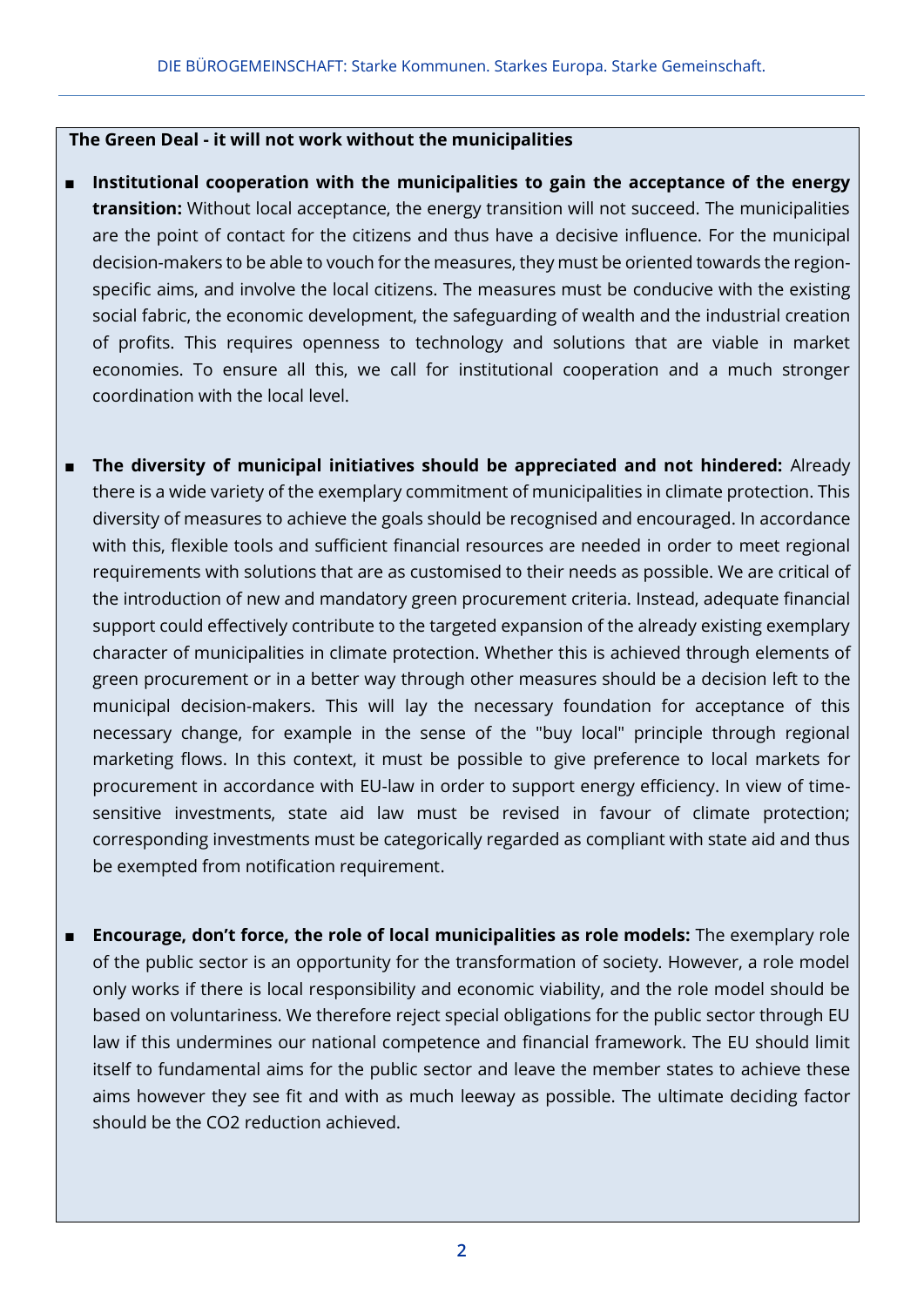- **Unclear financing:** The implementation of the Green Deal is a major challenge which will require immense financial investments. How the Green Deal is to be financed is unclear, and there are no clear statements from the Commission with regard to this. The constant new funding programmes and repeated application processes do not do the unyielding task of climate protection justice. They contradict the apparent need for plannability and legal precision which lead to an inefficient administrative burden that doubly ties up resources in administering itself. At the very least, existing funding programmes should be de-bureaucratised and a substantial involvement of local authorities in the disbursement of EU funds should be ensured. Application forms and funding requirements must be reduced to what is absolute necessary, based on a trusting cooperation between the municipalities and the EU institutions. The introduction and appropriate financing of a climate social fund can possibly be a first step towards new funding tools.
- **Renewable energies**: The steady expansion of renewable energies in Europe is also a decisive building block for achieving climate goals from the perspective of local authorities. In particular, the challenge of expanding infrastructure in the field of renewable energies will have to be overcome. However, the EU must ensure that the development burden is not only borne by rural areas, but that attention is also paid to the production of renewable energies in cities. In this context, it is important that urban and rural areas contribute equally to the expansion of renewable energies and to the achievement of the energy transition, in those areas and sectors where it makes sense to do so. For example, the potential for the expansion of thermal storage is higher in large cities, whereas wind power is more usable in rural areas. The selection of RE carriers to achieve the expansion aims must be open minded to technology, not require much space, and be compliant with regional and/or local requirements. The generation of value by local authorities, municipal companies, by citizens and local companies must not be hindered by European law rules. Rather, the municipalities in question and the citizens must be more involved in the necessary expansion of renewable energy plants. The aim must be to create incentives for the expansion and thus the necessary acceptance through (financial) participation. Especially in view of the important discussion on energy self-sufficiency and independence from energy imports, there is an opportunity to convince citizens of the benefits of a local and decentralised energy supply. Through municipal electricity procurement with stable energy prices and a long-term orientation, citizens could benefit directly from the restructuring of the energy supply. In this light, state aid and competition law should be further developed to serve the cause. Local and regional self-use and marketing of local energy products should be promoted by EU legislation. Regardless of the priority of sealed areas, for the expansion of renewable energies the protection of the environment, species and nature under EU law must be rebalanced, at least temporarily, to ensure rapid expansion, due to the overriding interest. The same applies to ensure that the transmission and distribution grid expansion keeps pace with the increasing RE input.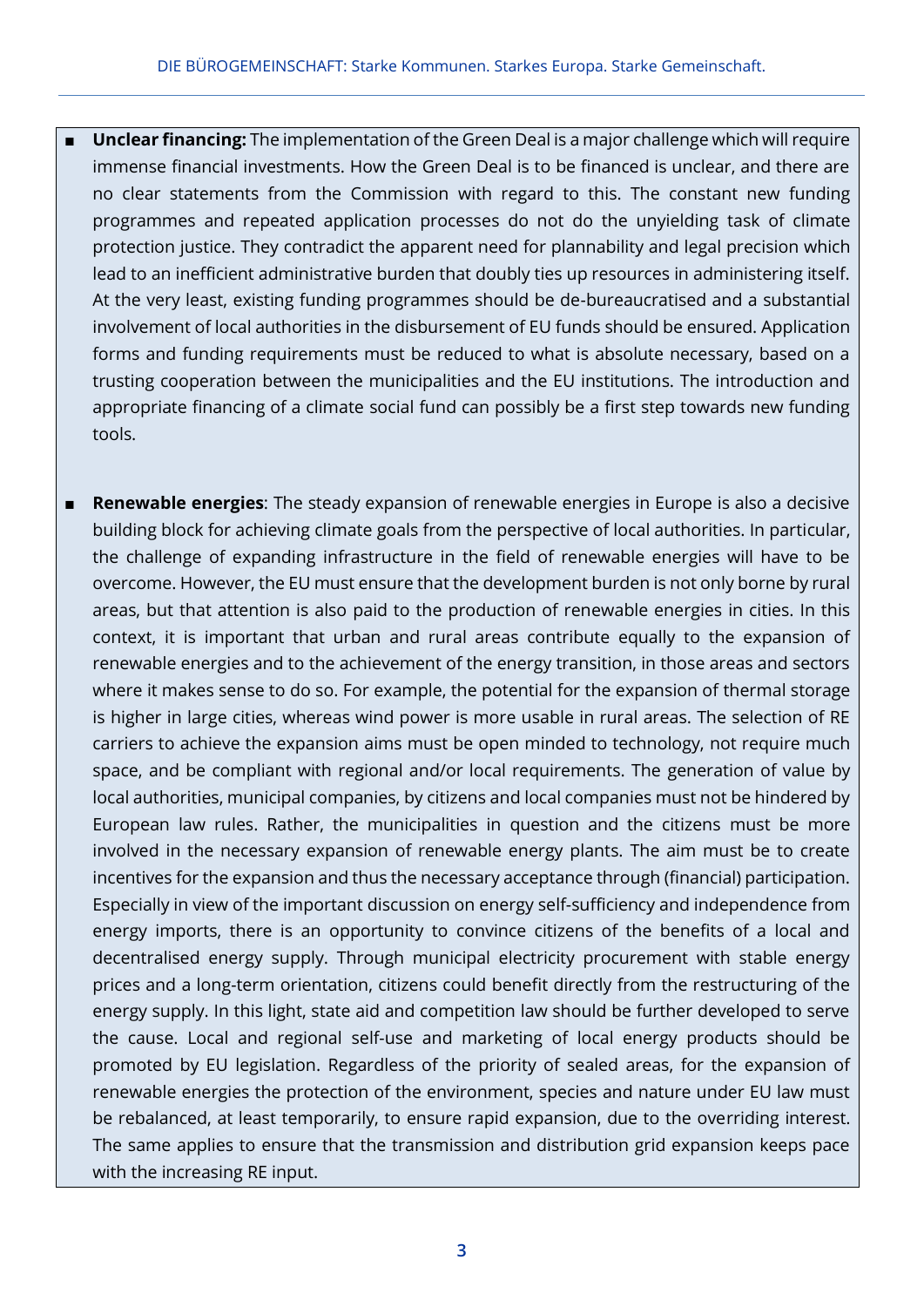- **The renovation of buildings:** We emphasise and concur with the importance of the so-called renovation wave for achieving climate targets. We welcome the proposal to improve information and incentives in order to increase national renovation rates and support measures for the longterm decarbonisation of buildings. However, ongoing monitoring and reporting obligations, on the other hand, are viewed just as critically as rigid renovation quotas for buildings. We advocate for more flexibility, with a stronger focus on a smaller, district approach, allowing for example shared facilities for generating energy from renewable sources, district heating and air conditioning, and nature-based solutions. This requires tools for locally and regionally integrated planning of energy and climate protection measures. In this context, we also point out the importance of social housing. Given the immensely rising building costs, it must be examined to what extent projects for climate-friendly renovation of buildings can be supported by financial incentives and subsidies, as the cost explosion counteracts an increase in renovation activity without support.
- **Climate-friendly transport:** The municipal level recognises that the reduction targets for greenhouse gas emissions in the transport sector can only be achieved by switching to climatefriendly drive technologies using renewable energy sources, the expansion of local and regional public transport, and strategies for shifting the mode of transport and traffic avoidance. In view of the EU's goals of establishing more efficient drive systems, there should at least be openness to the different technologies. In addition to electromobility, hydrogen or (green) synthetic fuels, for example, are possible building blocks on the way to emission-free transport. This is important insofar as motorised individual transport will continue to be indispensable in the future, especially in rural areas. In addition, it is important to differentiate stronger between individual transport and heavy goods transport.
- **Taxonomy:** A results-oriented taxonomy can advance sustainable finance in Europe and set international standards. However, in our view, all stakeholders that contribute to the ambitious climate protection goals must be taken into consideration. It is incomprehensible, for example, why thermal waste treatment has still not been included in the taxonomy, although the EU Commission itself points out the immense potential for reducing greenhouse gas emissions and protecting the climate. At the same time, the level of complexity of the delegated acts and the resulting additional reporting obligations is alarming. The planned addition of further stringent sustainability targets should be renounced.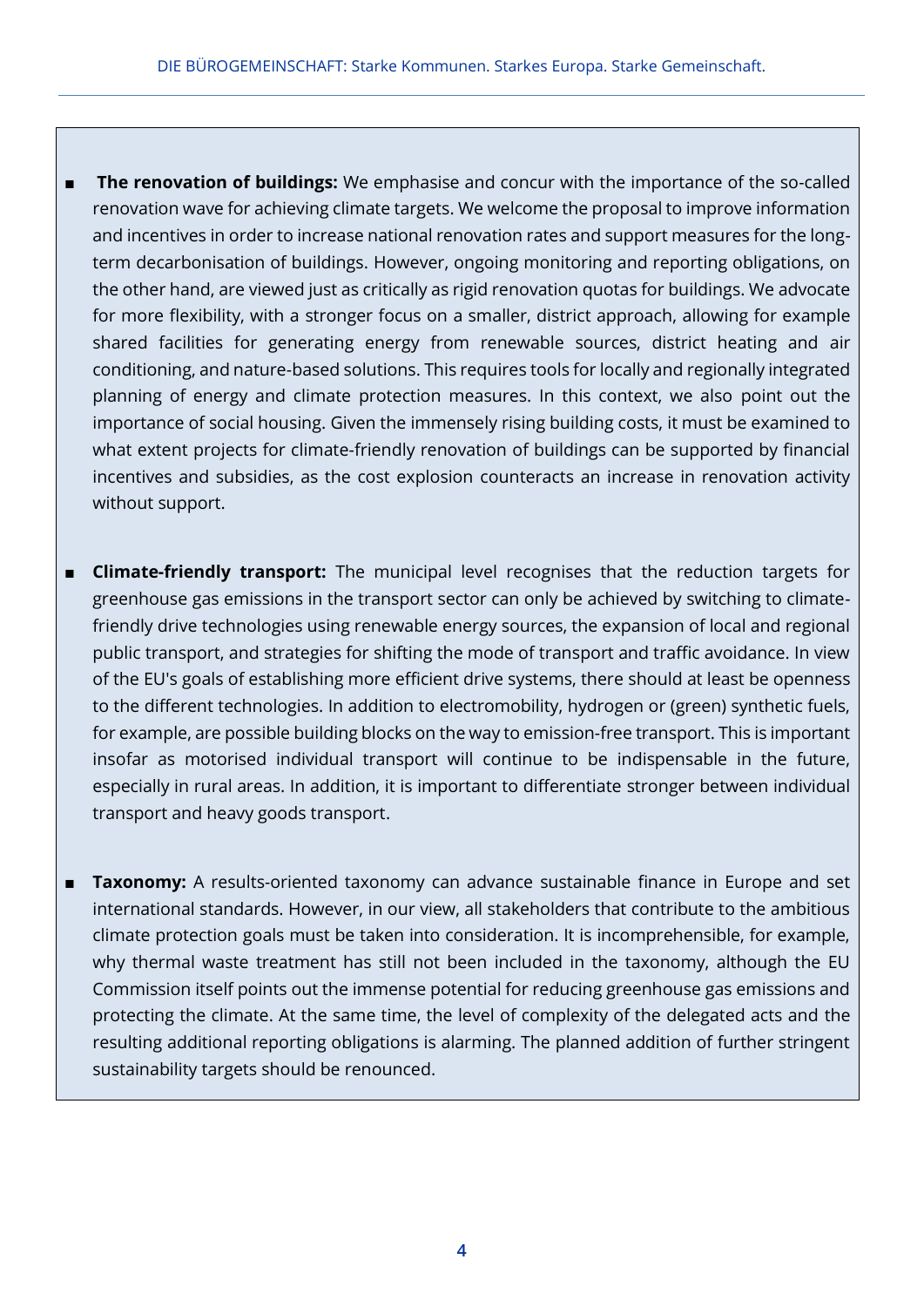### *Specific proposals for the implementation of the Green Deal – positions of the local authorities*

### **Demands concerning the renovation wave**

We emphasise the importance of the so-called building renovation wave to achieve the climate targets, welcome the proposal to improve information and incentives to increase national renovation rates and support measures to decarbonise buildings in the long term as well as a Europe-wide comparability of energy efficiency. We welcome the fact that the proposal to revise the Directive on the Energy Performance of Buildings names the reduction of greenhouse gas emissions as the actual goal of climate protection (Art. 1 (1)). The aim must be to reduce CO2 emissions. However, the ways and methods to achieve these goals must be flexible and open minded. Ongoing monitoring and reporting obligations, on the other hand, are viewed just as critically as rigid renovation quotas for buildings. The municipal level invests in the modernisation of buildings on its own initiative but needs sufficiently flexible regulations for this in order to achieve a good cost-benefit factor. Municipalities are responsible for managing their own real estate as per the framework of the constitutionally stipulated municipal self-administration. Already due to the budgetary principle of economic efficiency and austerity, the municipalities are interested in a constant (among other things also energetic) renovation of their own buildings. However, they do this at their own discretion, in knowledge of the local framework conditions and within the limits of their financial capacity. The provision of positive incentives, for example in the form of financial aid and longer implementation periods for renovations, is preferable. Where renovation progress is slow, this is not so much due to a lack of political will, but rather to the financial framework conditions as well as practical execution hurdles, such as the lack of availability of service providers, skilled workers and materials.

In the debate on the energy efficiency of buildings, it also has to be recognised that not every single building can meet all minimum requirements or that this would only be possible at an infeasible economic cost. In this respect, it is also important to look at the district and the district energy concept. Particularly for buildings of architectural cultural significance, especially monuments, ways must be found that take sufficient account of the special features of structural physics and the resulting additional financial expenditure. In this context, the energy relevance of these buildings (in Bavaria, two percent of the building stock) taking into account the entire building stock, their life cycle and their cultural and identity-creating significance must be recognised and considered.

Particularly in the social housing sector, massive investments to generate affordable housing will also be necessary in the future. This would be slowed down by complicated, binding minimum requirements for the energy performance of buildings. Where housing is scarce and expensive, and national standards are already high, the specifications should not contribute to exacerbating the situation. Municipalities are fulfilling their responsibility and try to create affordable housing as much as possible. However, these efforts are hampered if disproportionate requirements are imposed on the energy efficiency of new buildings or refurbished existing buildings. A further increase in the standards for building materials and norms will lead to a further increase in costs. This could possibly have a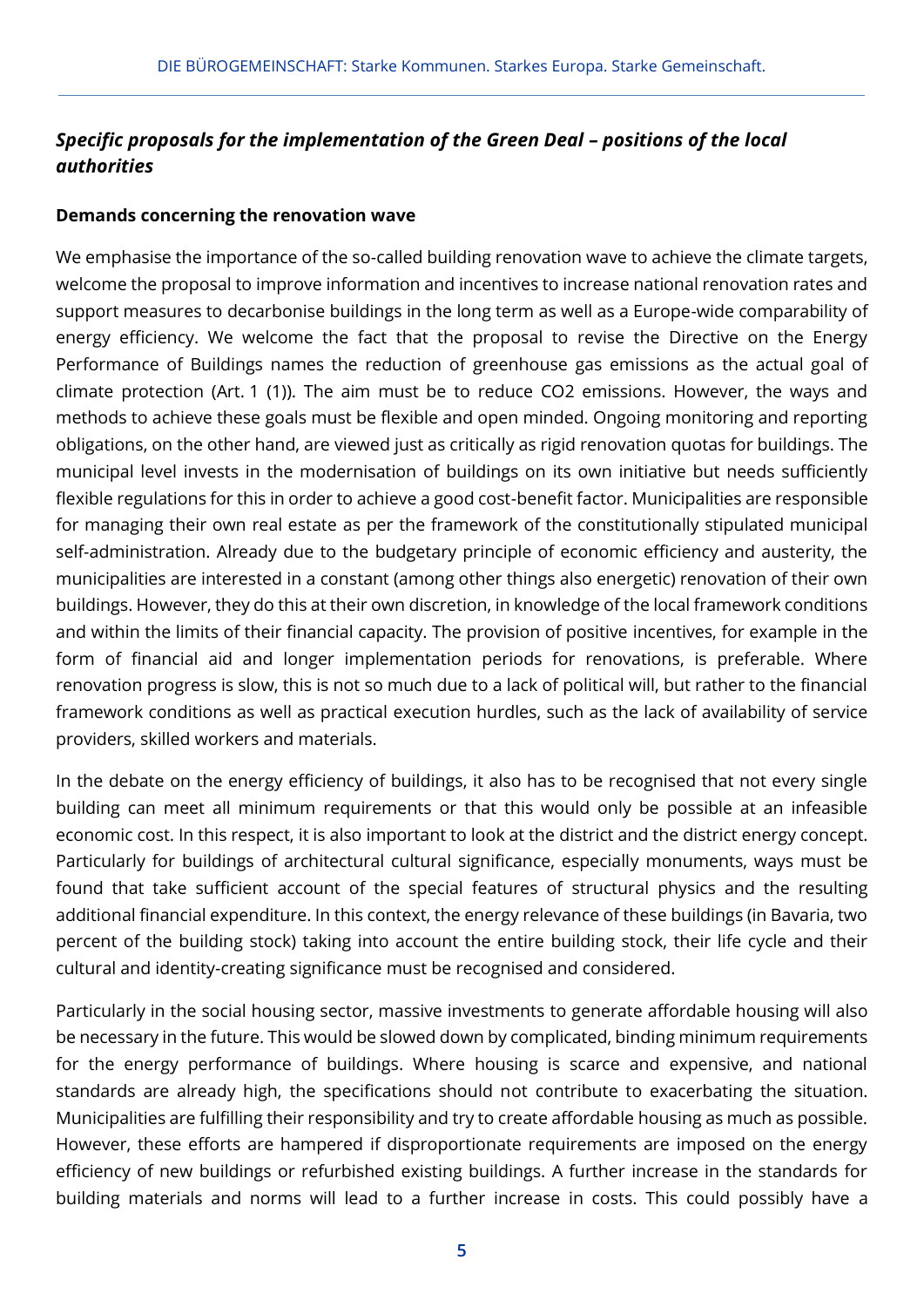detrimental effect and lead to less construction and renovation activity. In this context, moderation is needed. The U-turn by the German government regarding the termination of subsidies for the construction of energy-efficient buildings (e. g. Efficient House 55) and the associated discussion about energy efficiency standards show that developers also need reliability and consistency in current standards. If this protection of legitimate expectations is not maintained, an ongoing decline in construction and renovation activity is to be expected, which would particularly affect social housing.

### **Fit for 55: [Proposal](https://eur-lex.europa.eu/resource.html?uri=cellar:a214c850-e574-11eb-a1a5-01aa75ed71a1.0001.02/DOC_1&format=PDF) to amend the [Directive](https://eur-lex.europa.eu/legal-content/EN/TXT/PDF/?uri=CELEX:32012L0027&from=de) on Energy Efficiency - renovation wave**

The proposal includes both the extension of the renovation quota of 3 % per year to municipal buildings of 250 m² or more (Art. 6) and an energy savings target of at least 1.7 % per year for all public sector buildings (Art. 5). From a municipal perspective, these requirements are to be viewed extremely critically and require a flexible, municipality-friendly and level-headed approach. The expectation must be based on the understanding that it is neither feasible nor practical, for example, to specifically renovate 3 % of a building per year in concrete terms, whereas a 30 % renovation in ten years gives sufficient scope for completion. Monitoring obligations associated with rigid renovation quotas or the compilation of a publicly accessible building inventory (Art. 6 (3)) would not be feasible in addition to primary objectives, especially for smaller municipalities. Additional bureaucracy neither contributes to achieving the climate goals, nor does it create urgently needed living space or improve the financial and organisational conditions of the municipalities. In view of the tight financial situations of the municipalities – caused by loss of revenue due to the Covid 19 pandemic – it is imperative that we be sensitive to the financial and living space needs of the municipalities.

We are critical of the introduction of new and obligatory green procurement criteria. Instead, adequate financial support could effectively contribute to expanding the already exemplary climate protection efforts by the municipalities. Whether this is achieved through elements of a green procurement or better through other measures should be left to the decision of the municipal project sponsors. Direct financial support is therefore important, as otherwise there is a danger of creating unfair competition between municipalities in Europe, especially with regard to financial and human resources. This must be urgently considered when discussing the possible introduction of mandatory green procurement criteria.

We support the Committee of the Regions' demand that it must be clear under which circumstances local and regional authorities may also promote local economic growth, local structures against the backdrop of the sustainability concept and a positive environmental balance through regional marketing flows. Additionally, the "buy local" initiative should be made more viable. In this way, the already great climate action achievements of the municipalities can be furthered. In relation to this progress, local markets must be given preference – in accordance with EU law – in terms of energy efficiency when procuring goods and services. Regarding the Commission's proposal for the revision of the Energy Efficiency Directive, it is initially left to the Member States to decide- in addition to the increased consideration of energy-efficient criteria- whether further "green" criteria are to be introduced in the awarding of contracts through national requirements (Art. 7 (5)). This is very positive. However, obligatory consideration of the criterion of energy efficiency when concluding contracts and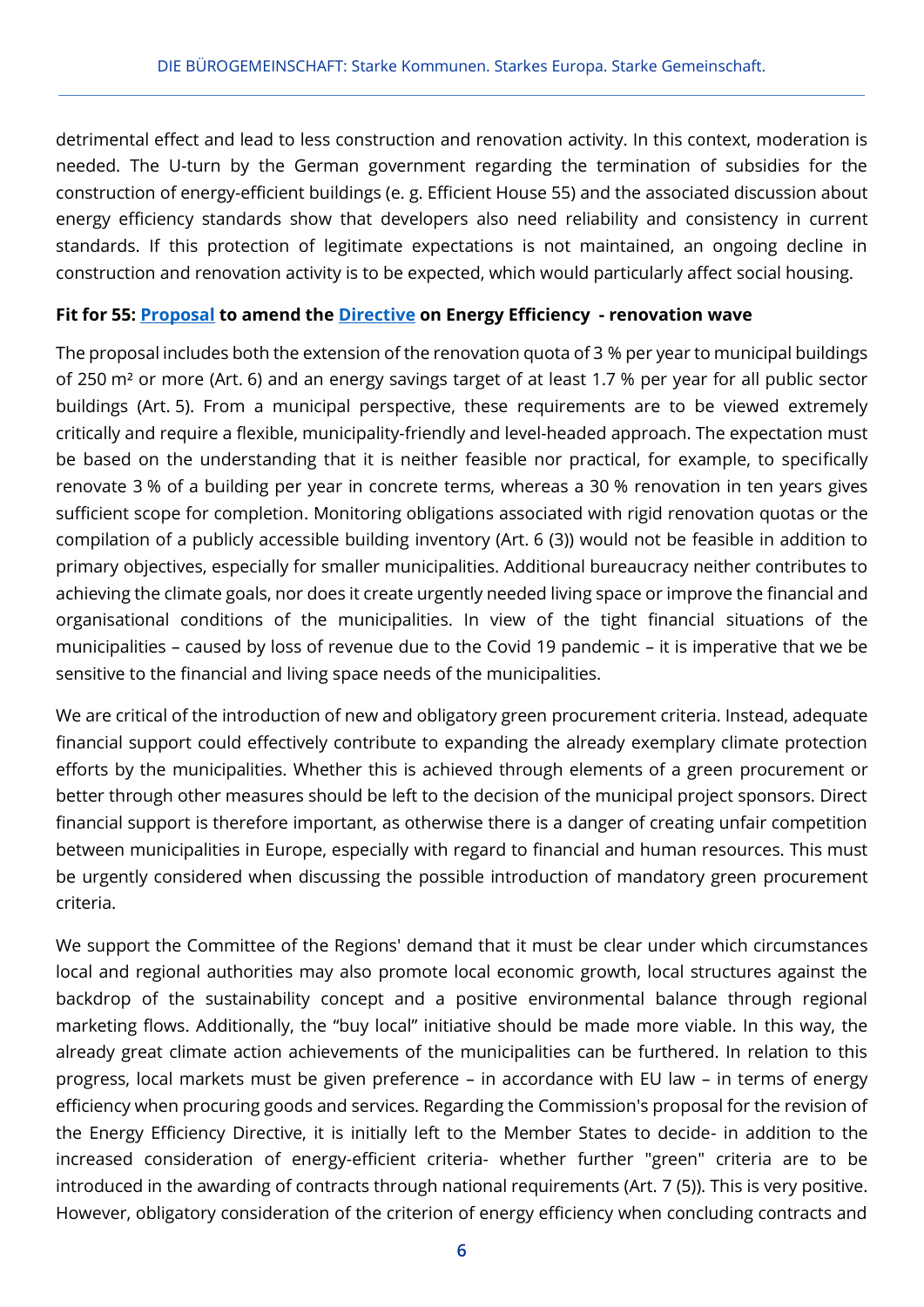concessions that reach or exceed the European thresholds (Art. 8 of Directive 2014/23/EU, Art. 4 of Directive 2014/24/EU and Art. 15 of Directive 2014/25/EU) is introduced, after which only products, services, buildings or works with high energy efficiency may be procured according to the specifications in Annex IV of the Energy Efficiency Directive (Art. (1)). According to our understanding of the proposals, the right to determine the performance, the performance specification, as well as the evaluation criteria is being influenced. However, it is precisely in the awarding of contracts that the greatest possible flexibility must lie with the contractor, as they know the local needs and the corresponding market best. We call for a move away from this mandatory requirement towards a "should" provision, at least for the local level. Finally, we are of the opinion that the necessary sustainability criteria should in principle already be stipulated at the product level.

### **Fit for 55: [Proposal](https://eur-lex.europa.eu/legal-content/EN/TXT/?uri=CELEX:52021PC0802) on the [Directive](https://eur-lex.europa.eu/legal-content/EN/TXT/PDF/?uri=CELEX:32010L0031&from=DE) on the Energy Performance of Buildings - renovation wave**

We welcome the fact that the proposal for the revision of the Energy Performance of Buildings Directive names the reduction of greenhouse gas emissions as the actual goal of climate protection (Art. 1 (1)). Furthermore, that the definition of a zero-emission building is included for the first time (Art. 2 point 2). However, the means and methods to achieve these goals must be flexible and open minded. Above all, the specifications for the use of electricity produced on site must be devised in such a way that necessary framework conditions for the comprehensive use of solar radiation energy on as many surfaces as possible are created everywhere, but especially in urban areas. For example, the type of housing construction (rental housing, social housing) should not be responsible for whether the use of renewable energy sources makes economic sense. Above all, commercial constellations ("tenant electricity") must be further simplified. In addition, the purchase of renewable energy from local or regional generation must be considered. The burdens and benefits of renewable energy generation must be fairly balanced; for example, grid regulation must not lead to higher prices at the point of generation, as these locations would otherwise be doubly burdened. The proposal also lacks district and fleet approaches. The idea of transformation plans for buildings set out in renovation passports (Art. 10) is welcome. However, municipalities and their housing companies, which manage a large number of buildings, need a transformation plan at a higher level for their properties and their entire housing portfolios. It is precisely there that overall targets, functional and spatial approaches to meet common referenced values, common (local or regional) energy supply and heat generation concepts would be crucial. The prerequisite for doubling the renovation rate is both the financial viability of the construction measures against the background of ever-rising producer prices for building materials and the availability of sufficient personnel capacities in the construction industry and building administration. Here, more flexibility is needed on the part of the municipalities in implementing the goals under current market conditions.

The proposal now includes, among other things, that minimum energy performance standards be applied to existing buildings and building units (Art. 1 (2) (d), Art. 9). The current provisions on "major renovations" as defined in Art. 2 point 21 are supplemented by new EU minimum energy performance standards for public buildings (i. e. buildings and parts of buildings owned by public bodies) and nonresidential buildings with the worst energy performance. In case of a corresponding renovation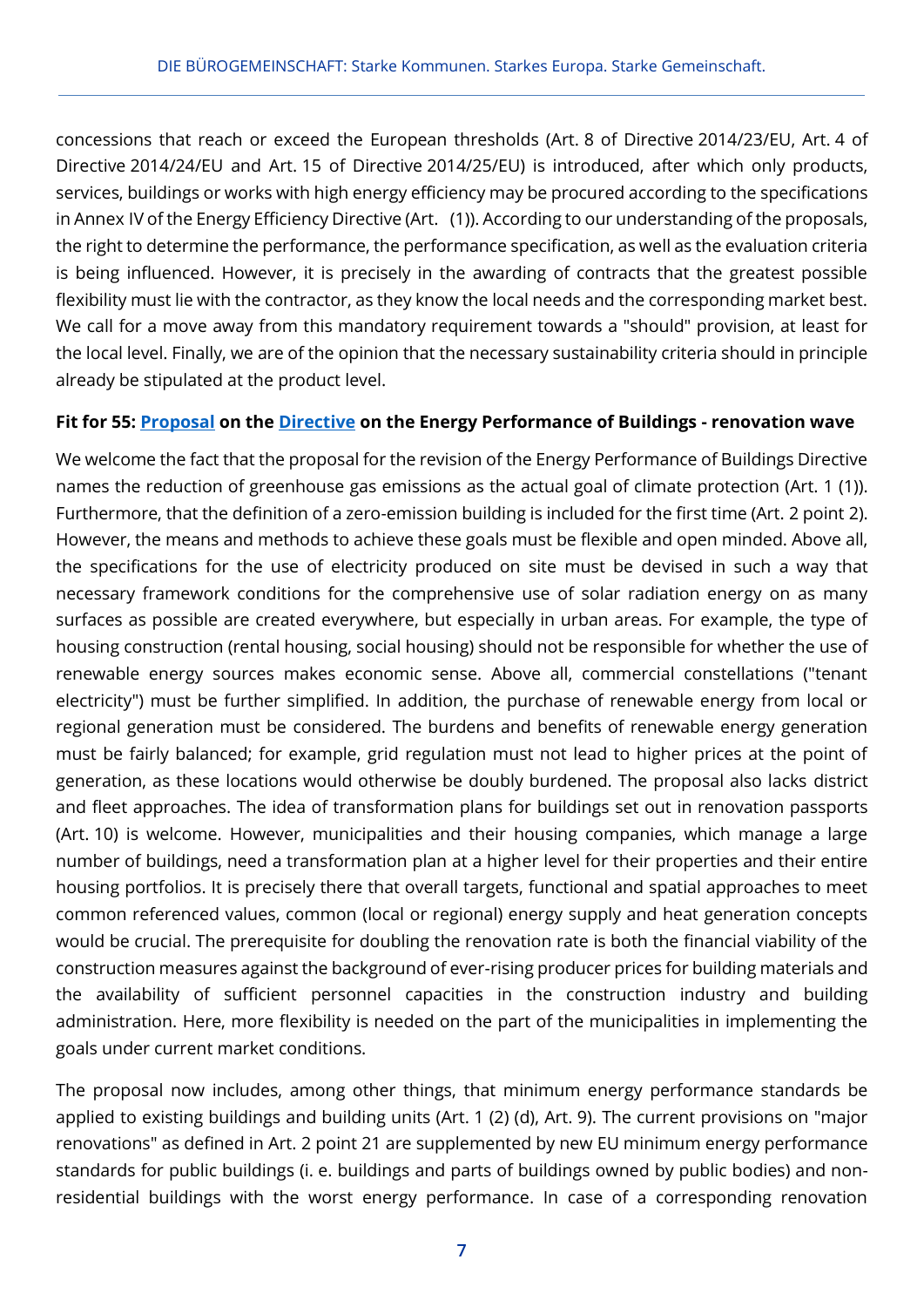appraisal (total cost of the renovation measure >25 % of the building value or renovation of more than 25 % of the surface of the building exterior), "public" buildings of energy performance class G must achieve at least class F by 2027 at the latest and at least class E by 2030 at the latest. Residential buildings with the worst energy performance must achieve at least class F by 2030 and at least class E by 2033 (Art. 9). In addition, from January 2027, new buildings used or owned by public authorities are to be completely emission-free buildings - from January 2030, this requirement is to apply to all new buildings in the EU (Art. 7). We welcome these proposals in principle, although we believe that the strict time limits should be reconsidered. It is essential to clarify that the deadline refers to the start of any approval procedure for the building.

In addition, the proposal tightens the regulations on sustainable transport infrastructure, especially for e-mobility (charging stations and pre-wiring) and bicycle parking spaces for new non-residential buildings or their renovation/refurbishment, if more than five parking spaces are available (Art. 12). E. g. for buildings owned or used by public authorities, pre-cabling for chargers of at least one in two parking spaces (50 %) must be ensured by  $1<sup>st</sup>$  January 2033. Concerning the major renovation of residential buildings, there is an obligation to install pre-wiring (previously only protective conduits had to be installed) and the construction of two bicycle parking spaces for each dwelling (Art. 12 (4)), provided that the residential building has more than three (previously ten) parking spaces. However, in our view, the electrification of all parking spaces is not financially feasible and does not guarantee the sensible allocation of the limited resources. E-mobility is still at the beginning of its development and it is still unclear whether charging at every parking space is the model for the future. Furthermore, the network capacities for this are not yet sufficient. The sometimes very detailed and inflexible regulations in this area should also be reviewed with this in mind. A more flexible model for municipal self-administration and planning autonomy would be favourable.

It is also problematic that the proposal does not explain how said measures are to be financed. It remains to be seen whether the obligation of Member States to finance these national climate action plans will ultimately result in adequate funding.

### **Fit for 55: [Proposal](https://eur-lex.europa.eu/legal-content/DE/ALL/?uri=CELEX%3A52021PC0557) to amend the Renewable Energies [Directive](https://eur-lex.europa.eu/legal-content/EN/TXT/PDF/?uri=CELEX:32018L2001&from=de)**

In our view, the expansion of renewable energies is a central building block for achieving the climate targets and a decentralised energy transition. One of the aims of the directive revision is to set a binding EU-wide target for the total percentage of energy from renewable sources in the EU's gross final energy consumption for 2030, thus promoting the expansion of renewable energies (Art. 1). These targets are now to be tightened. Specifically, the Commission wants to increase the binding overall target for the production of energy from renewable sources to at least 40 % by 2030 in Art. 3 (1) (previously: 32 %). Furthermore, the proposal contains specific targets for individual sectors: e. g. for the transport sector 13 % (Art. 25 new), heating and air conditioning 1.1 %-1.5 % increase per year compared to 2020 (Art. 23 (1 new)), district heating and air conditioning 2.1 % increase per year compared to 2020 (Art. 24 (4 new)) or for the buildings sector at least 49 % (Art. 15a (1 new)). For the successful expansion of renewable energies, however, production barriers must be removed, and planning and approval processes must